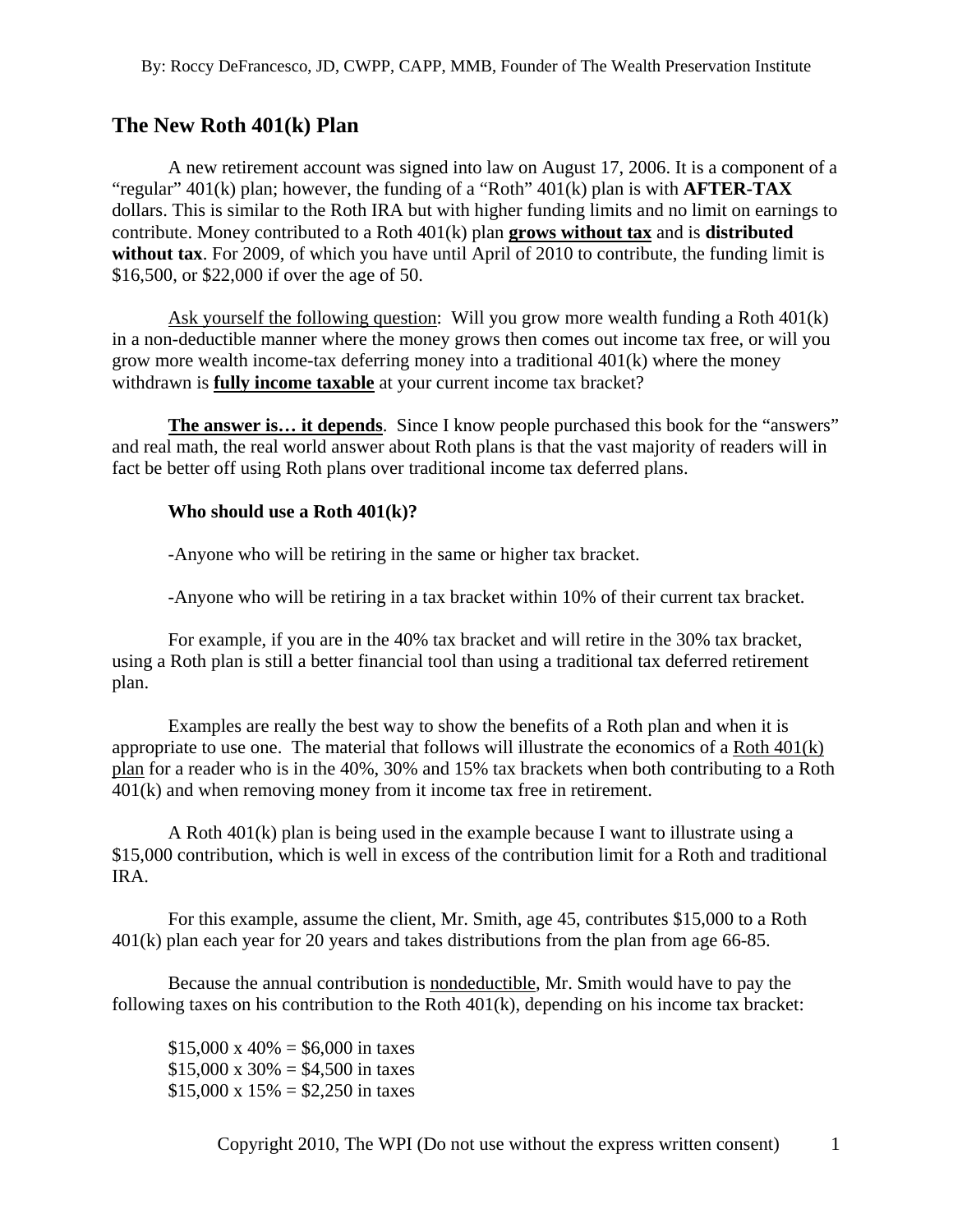By: Roccy DeFrancesco, JD, CWPP, CAPP, MMB, Founder of The Wealth Preservation Institute

Assume 7% investment returns over the life of the plan.

The goal of these types of examples is to compare how much money a person would have after tax each year during retirement with a Roth 401(k) plan and with a traditional 401(k) plan.

For an appropriate comparison between a Roth plan and a traditional tax-deferred plan, I need to address the tax deductibility of the contribution into a traditional tax-deferred plan.

IF Mr. Smith funded a traditional 401(k) plan with \$15,000, he would have saved taxes, as shown earlier (\$6,000 in the 40% tax bracket, \$4,500 in the 30% tax bracket and \$2,250 in the 15% tax bracket).

Therefore, to run an apples-to-apples comparison, I will allow:

1) \$15,000 to grow tax free and be withdrawn tax free from the Roth 401(k) plan.

2) \$15,000 to grow tax-deferred in the traditional 401(k) plan (taxable when withdrawn).

3) \$6,000, \$4,500 and \$2,250 to be invested into a taxable side fund for the traditional 401(k) plan. (The amounts are different because I am going to show three different examples for clients in different income tax brackets.)

When readers actively invest money in the stock market in taxable side funds, capital gains and dividend taxes must be taken into account. The following are the assumed annual blended tax rates for the side fund.

-25% for the client in the 40% tax bracket -20% for the client in the 30% tax bracket -15% for the client in the 15% tax bracket

Finally, to make this more of a real world example, I will also add in an annual mutual fund expense of **0.6%** annually on the money as it grows (the average annual mutual fund expense is approximately 1.2%).

How much can Mr. Smith expect to receive in retirement from his **Roth** 401(k) plan?

**\$56,541** from the plan income-tax free every year for 20 years (66-85).

If Mr. Smith instead funded a **regular taxable** 401(k), the following is how much the client could receive from ages 66-85 after-tax:

-\$33,925 in the 40% tax bracket -\$39,579 in the 30% tax bracket -\$48,060 in the 15% tax bracket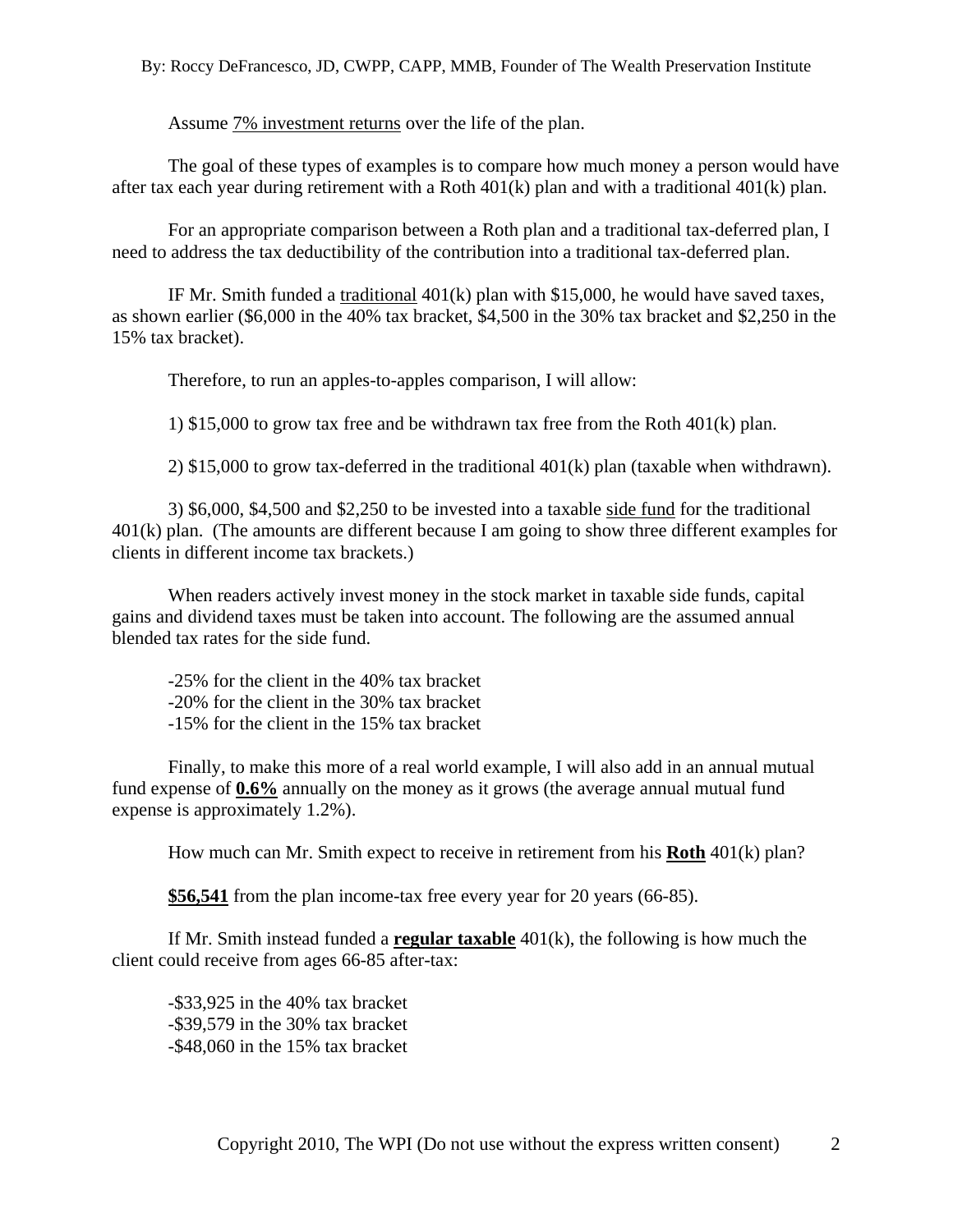By: Roccy DeFrancesco, JD, CWPP, CAPP, MMB, Founder of The Wealth Preservation Institute

The **previous numbers must be added to the side account** that Mr. Smith would have funded with the extra dollars he would have saved in income taxes when he funded a deductible 401(k) plan.

From the side account, he could receive the following amounts after taxes from ages 66- 85.

-\$16,533 in the 40% tax bracket -\$13,206 in the 30% tax bracket -\$7,031 in the 15% tax bracket

Totaling the numbers:

If I add the regular tax-deferred 401(k) **plus the taxable side account**, Mr. Smith would receive the following from ages 66-85:

-\$50,458 in the 40% tax bracket -\$52,785 in the 30% tax bracket -\$55,091 in the 15% tax bracket

Since Mr. Smith would receive **\$56,541** from a Roth each year, he would be better off with a Roth regardless of his income tax bracket.

## **Manipulating the numbers**

What if Mr. Smith starts in the 40% income tax bracket and then drops down to 30% income tax bracket in retirement?

He could then take out **\$57,642** over the same time period. This is a combination of his taxable 401(k) **and his** taxable side fund.

What if Mr. Smith started in the 30% income tax bracket and then dropped down to the 15% income tax bracket in retirement? **\$62,569.**

What if Mr. Smith started in the 40% income tax bracket and then dropped down to the 15% income tax bracket in retirement? **\$66,123.** 

What if Mr. Smith started in the 30% income tax bracket and then went **UP** to the 40% income tax bracket in retirement? **\$48,434.**

As you can see, the Roth  $401(k)$  plan does slightly worse when a client moves from a 40% income tax bracket to a 30% income tax bracket, much worse with a drop from a 30% bracket to a 15% bracket, and even worse yet when dropping from a 40% bracket to a 15% bracket (because the client is lowering his tax bracket in retirement the Roth is not nearly as helpful).